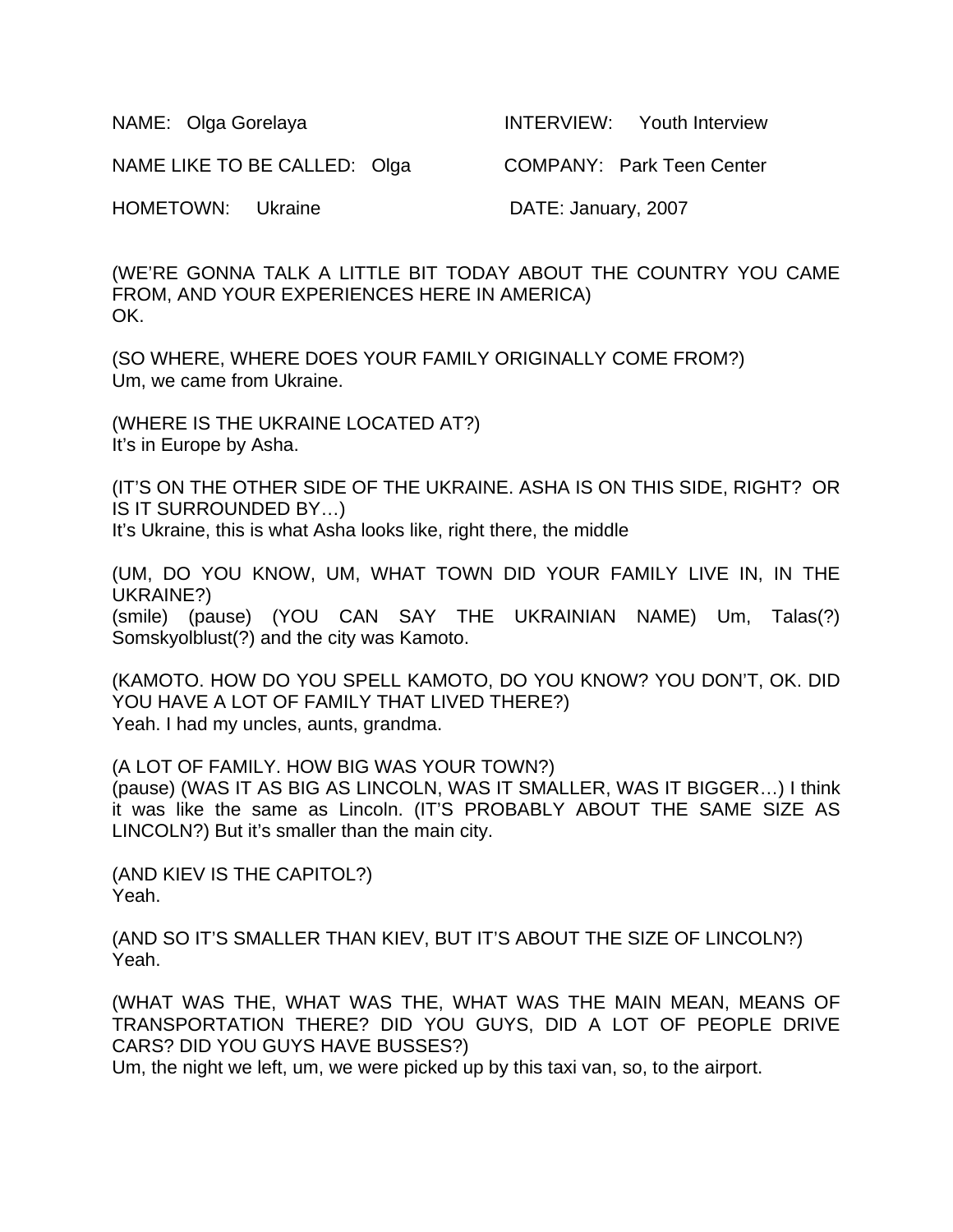2

(SO THERE IS A LOT OF PUBLIC TRANSPORTATION THERE?) Yeah, there is cars, busses, subways, airplanes. (smile)

(SO IT'S PRETTY, FAIRLY DEVELOPED.) Yeah.

(UM, WHAT DO YOU REMEMBER ABOUT YOUR HOUSE?) It was big and old. My great grandpa built it, I think. Um, I don't know. (smile)

(DID YOU HAVE YOUR OWN ROOM?) No. I shared it with my grandma. (smile)

(IS THERE ANYTHING ELSE YOU REMEMBER ABOUT YOUR HOUSE? DID YOU HAVE A PLAYROOM?)

No. But every summer we would, um, the rug is like the whole house is covered with rugs, and so we take them out and dust them out and you roll them up and I used to play with them.

(THAT'S FUN. UM, DID YOU GUYS HAVE FAMILY GATHERING AT YOUR HOUSE?) Yeah. Like when somebody has a birthday, my dad or my brother or sister would come over for dinner, and just talk. (smile)

(WHAT, WHAT FAMILY MEMBERS, UH, DO YOU REMEMBER?) (pause) I had my dad's brothers and sisters and their kids. (smile) Do I have to name them? (NO) And…

(DID YOU PLAY WITH YOUR COUSINS QUITE A BIT?) Yeah. They would come over like every month just hang out.

(UM, DID THEY LIVE IN THE SAME TOWN AS YOU?) Yeah, some of them did. But my mom's, um, (pause) brother and sis-, brother, lived in a different town.

(WHAT DID YOU GUYS DO FOR, UH, FOR GAMES WHEN YOU, WHEN YOU WERE KIDS, WITH YOUR COUSINS? WAS THERE ANY GAMES THAT YOU GUYS PLAYED?)

Oh, we played like tag, hide and seek, I don't know. (smile)

(SO THE SAME ONES I WOULD HAVE PLAYED WITH, PLAYED WHEN I WAS A KID. UH, IN YOUR HOME NOW, UM, DO YOU GUYS TELL STORIES ABOUT, UH, LIVING BACK IN THE UKRAINE?)

Yeah. My mom like reminds me how I, about what my brother did when he was a baby and all the, the things I do remember.

(SO YOUR MOM TELLS MOST OF THE STORIES?)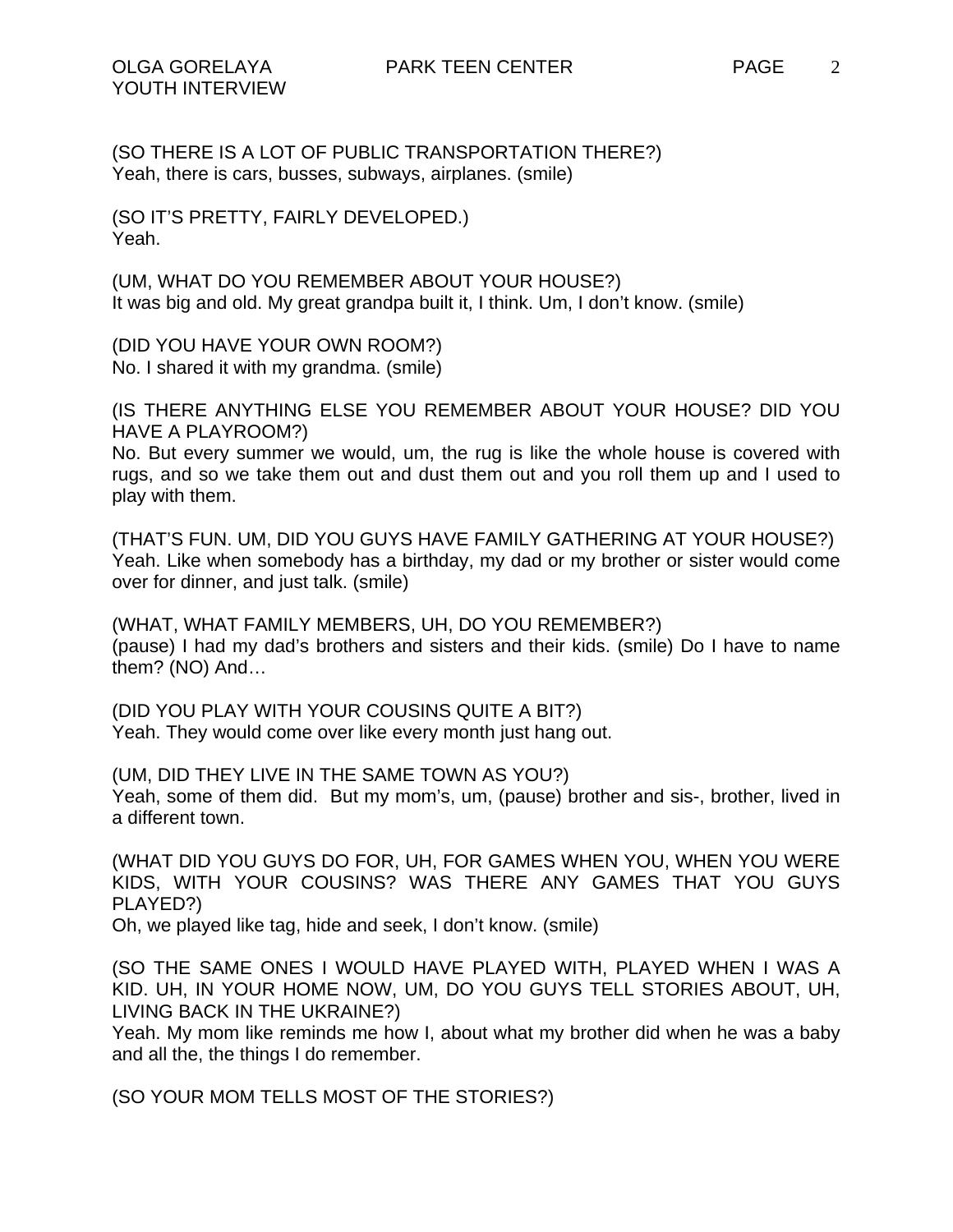Yeah.

(WHAT STORIES DOES SHE LIKE TO TELL OTHER THAN ABOUT WHEN YOUR BROTHER WAS LITTLE?) (pause) (smile) (DO THEY TELL YOU THINGS ABOUT, ABOUT YOUR TOWN?) No.

(DO THEY TELL YOU THINGS ABOUT, ABOUT THE HOUSE THAT YOU GREW UP  $IN$ ?)

Kind of. Like she told me that my great grandpa built it. (smile)

(UM, WHAT STORIES ABOUT YOUR YOUNGER BROTHER DID THEY TELL OR, I'M SORRY, IS IT YOUR OLDER OR YOUNGER BROTHER?) Younger.

(YOUR YOUNGER BROTHER, WHAT STORIES DID THEY TELL ABOUT HIM?) Um, one story was about he was really little, that he would go around in church, he used to bring little cars in to play around, he had little bags that goes around the isles with his bag to read to people so they will drop candy in there. (smile) (LAUGH)

(WHAT A SMART LITTLE KID. LOTS OF CANDY THAT WAY. UM, WHEN THEY TELL STORIES, DO YOU FEEL LIKE THEY'RE MAINLY POSITIVE STORIES ABOUT THE UKRAINE OR ARE THEY MORE NEGATIVE ABOUT THE UKRAINE?) Well, they're more negative cause, um, we weren't, we were poor. We didn't have a lot of money. But it was bad there like the police were bad.

(WHY WERE THE POLICE BAD?)

Well, I remember when my mom says that like here in five seconds they're here, but there it like takes days for them to get to your house. (DAYS…) Or hours, I don't know. (smile)

(SO YOUR MOM SAID THE POLICE WAS, WAS SOMETIMES SLOW) Yeah. (…TO HELP YOU) And they just don't care.

(THE POLICE DON'T CARE? THAT'S TOO BAD. UM WHAT ELSE LEADS YOU TO BELIEVE THAT IT WAS MORE NEGATIVE?)

Um, (pause) we didn't get like a good chance to like have fun. We didn't go anywhere but here. We didn't go everywhere to like pizza places. But there we had to eat at home. So it's too expensive. The food is too expensive to buy. Like the meat. So they, they were complaining to us. (smile)

(DO YOU GUYS HAVE A LOT OF GOOD STUFF HERE?) Yeah. (YEAH)

(UM, DID THEY, WHAT POSITIVE STORIES DID THEY TELL?)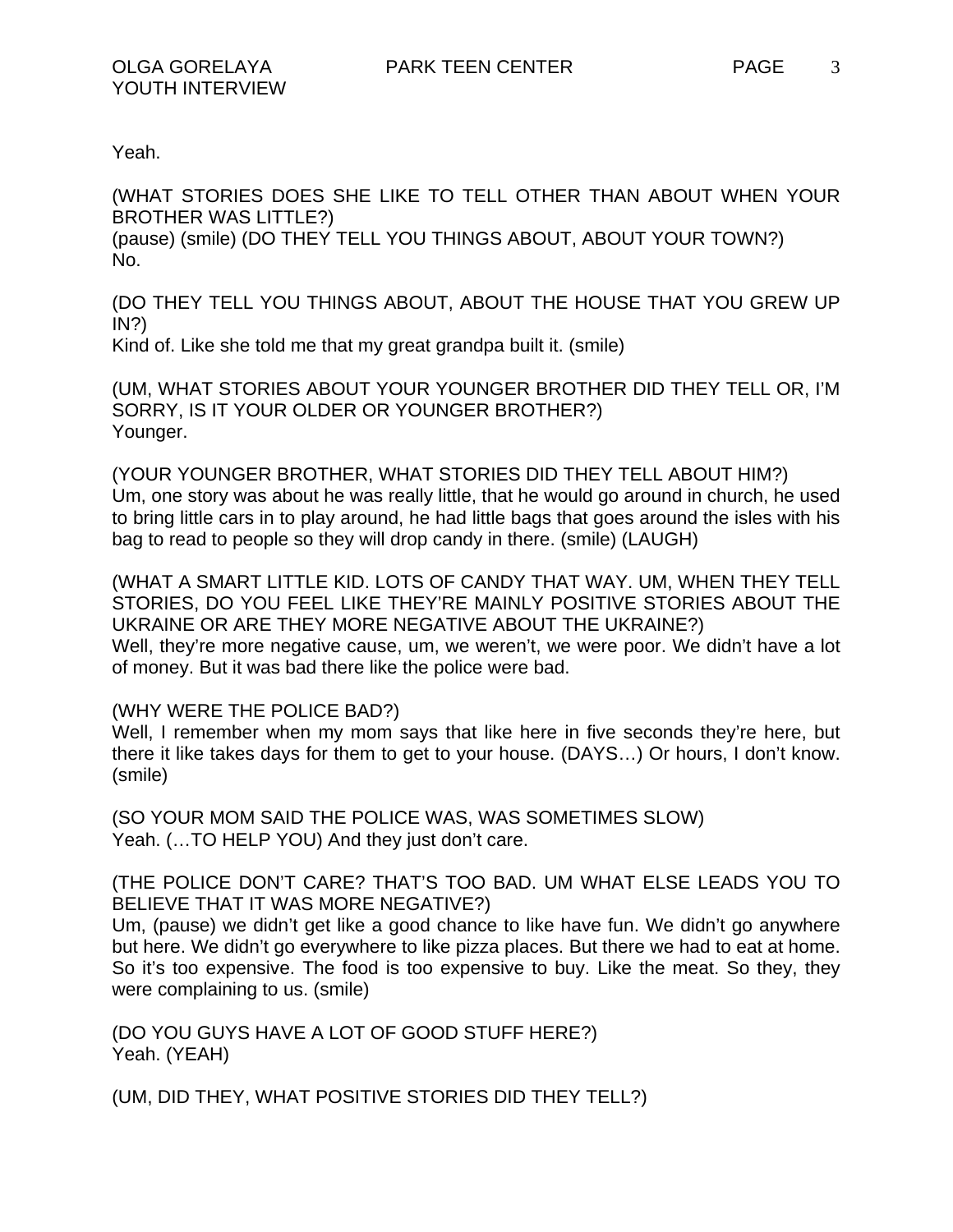(pause) I don't know. (smile)

(NOT MANY?. UM, SO WHEN, WHEN KIDS, WHEN OTHER KIDS ASK YOU ABOUT THE UKRAINE, WHAT STORIES DO YOU TELL THEM?) (pause) Um, (pause) I tell them that I was born there, I lived there for eight years. (pause) I don't know. (smile)

(OK. SO WHAT FEELINGS DO YOU HAVE ABOUT YOUR HOME COUNTRY?) I miss it. I wanta go back there to visit, but I'm happier here.

(YEAH. WHAT ARE SOME THINGS THAT YOU MISS ABOUT IT?) Um, mostly my cousins.

(YEAH, THE FAMILY?) Yeah.

(NOW WHY DID, UH, WHAT STORIES DOES, DOES YOUR FAMILY TELL ABOUT WHY YOU LEFT?)

Um, my mom says that we left because her older brother, uh, he moved here, and so he, I don't know, how they did that like with the papers to meet, make her come here too. And mostly about the money.

(AND SO YOU GUYS ALL THOUGHT IT WOULD BE A BETTER OPPORTUNITY HERE?)

Yeah, to get better jobs.

(UM, WHAT, WHAT DO YOU REMEMBER ABOUT PREPARING TO LEAVE?) Um, I remember that our whole house was filled with bags. Like in every corner there would be like big bags. So this, my aunts would like sew and tape them together so they won't rip and all that. Um, we had to like stuff with all lot of clothes from there, which my mom still has like some of the shirts. (smile) Um, (Pause) every, like everybody came to our house to say good bye to us and all that.

(WAS THAT SAD?)

Well, at that time I didn't, I just deal with what's going on, cause I was younger. (YEAH) It felt weird for me like get in the car at night, I didn't know what was going on. (smile)

(UM WHAT FAMILY MEMBERS CAME WITH YOU?) Um, my, my mom's brother came with us, and his wife. But their daughter stayed.

(AND HOW MANY SIBLINGS CAME WITH YOU. HOW MANY OF YOUR BROTHERS AND SISTERS CAME?)

I have one brother and sister.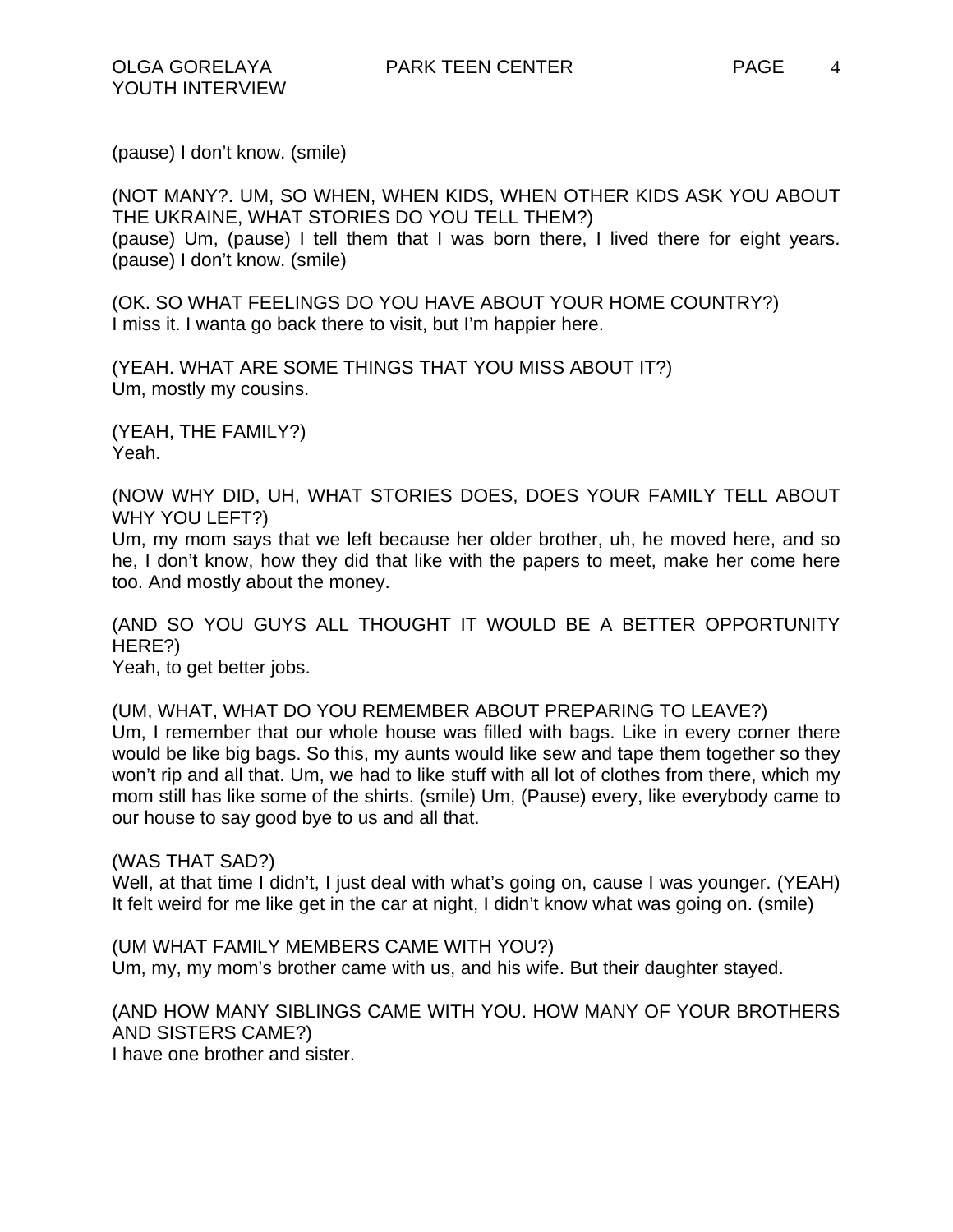(AND THEY BOTH CAME. UM, WHAT DID YOU KNOW ABOUT AMERICA BEFORE YOU CAME HERE? WHAT WAS TOLD TO YOU. DO YOU REMEMBER?)

Um, my mom didn't, I didn't know about America but I remember that we got these books to look at pictures from America; the schools, like the language. We got a dictionary to study words.

(AND HOW DID YOU FEEL ABOUT AMERICA THROUGH LOOKING THROUGH THE BOOKS AND THE LANGUAGE?)

Well, Ameri-, I remember looking at these picture like kids that are black. I never saw black kids before. (REALLY?) So yeah. Yeah. That they had, rode on these yellow busses, getting ready for school.

(AND HOW DID, UH, AND HOW DID YOU FEEL ABOUT, ABOUT COMING TO AMERICA AFTER LOOKING AT THOSE PICTURES? WERE YOU EXCITED, NERVOUS, NEITHER?)

I was really scared. Cause I like saw these new people and I would see like my uncles and aunts and like when I got outside I felt weird.

(UM, HOW DID YOU, HOW DID YOU GUYS COME HERE? DID YOU FLY?) Yeah. I think we took like four airplanes to get here. Something like that.

(OH, HOW LONG WAS, HOW LONG WAS IT? DO YOU REMEMBER?) (pause)

(WERE YOU EXCITED ABOUT, WAS THAT YOUR FIRST TIME FLYING?) Yeah.

(WAS THAT EXCITING?) Yeah. I think. (laugh)

(UM, HOW DID YOUR FAMILY DECIDE TO LIVE IN LINCOLN?) Well, most of my aunts and uncles live here so my parents didn't wanta go anywhere else cause they (inaud). So just stayed here. (YEAH)

(SO IT WAS JUST FAMILY) They don't like the smile, small area. (OK)

(DID YOU GO TO SCHOOL IN THE UKRAINE?) Yeah. I went to first grade for about, a couple months, then I quit.

(YOU QUIT? YOU HAVE THE OPTION TO QUIT?) No, I just quit. (smile) (SMILE)

(UH, HOW FAR AWAY WAS SCHOOL FROM YOUR HOUSE?) I don't remember that. I used to walk to school.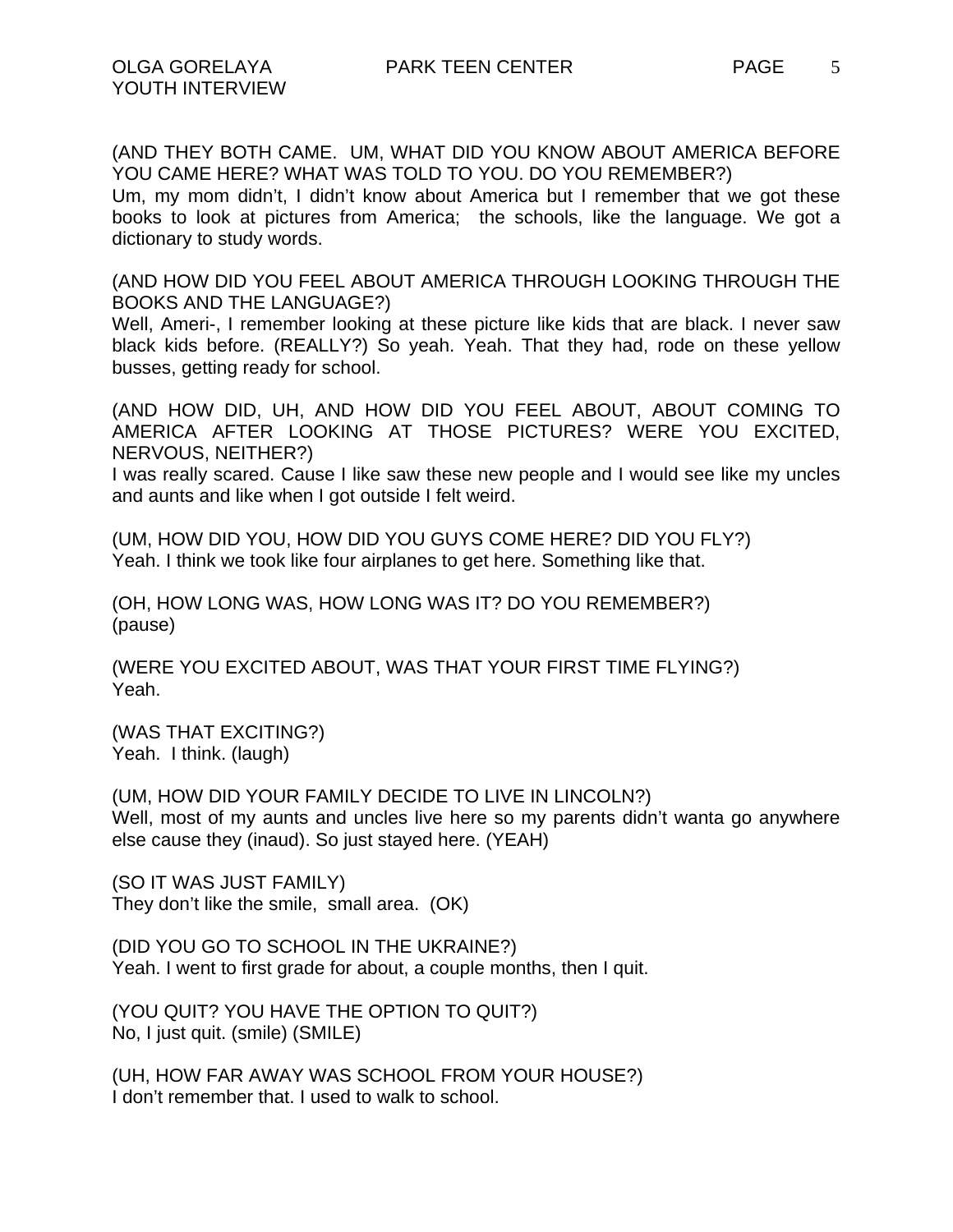(WALK TO SCHOOL? DO YOU REMEMBER HOW LONG THE WALK WAS?) (pause) (WAS IT FAR, WAS IT SHORT?) It was short.

(IT WAS SHORT. HOW OFTEN DID YOU GO TO SCHOOL? WAS IT EVERY DAY?) Yeah, like the same here.

(HOW LONG WERE THE SCHOOL DAYS?) (pause) (IT WAS PRETTY MUCH, IT WAS KINDA LIKE HERE.) Yeah, maybe. (YEAH)

(HOW DID TEACHERS DISCIPLINE STUDENTS?)

(pause) Well, when I had my teacher, she was really mean. Uh, she would, um, in first grade I didn't know like the alphabet at all, I didn't know how to read or write and she would like give us these tests, we have to write what she says and I didn't, I have to stay after school every day (smile) to write down everything.

(WHAT WAS THE, UM, HOW MANY STUDENTS WERE IN A CLASS?) It was probably like probably 15 to 20.

(AND HOW MANY TEACHERS WERE IN EACH CLASS?) One.

(WHAT WAS YOUR FAVORITE SUBJECT THAT WAS TAUGHT. I KNOW IT WAS THE FIRST GRADE, BUT WHAT DID YOU LIKE?) I think I liked more PE. (smile) Like when we had to run around, play games, have fun.

(UM, DO YOU REMEMBER ALL THE CLASSES THAT WERE TAUGHT?) No.

(WHAT WAS YOUR LEAST FAVORITE CLASS?) I don't know what class. I know there was math. But, but I was, it was easy to do math than writing and reading.

(SO PROBABLY READING AND WRITING WAS YOUR LEAST FAVORITE?) Yeah.

(HOW DO YOU THINK IT'S DIFFERENT TO LIVE HERE THAN IN THE UKRAINE?) Well here you could do whatever you want. Um, (pause) you're free and nobody is gonna be judging you. Um, you can buy your own house, buy your own car and it's cheaper here.

(IN THE UKRAINE CAN YOU BUY A HOUSE?) (pause – inaud)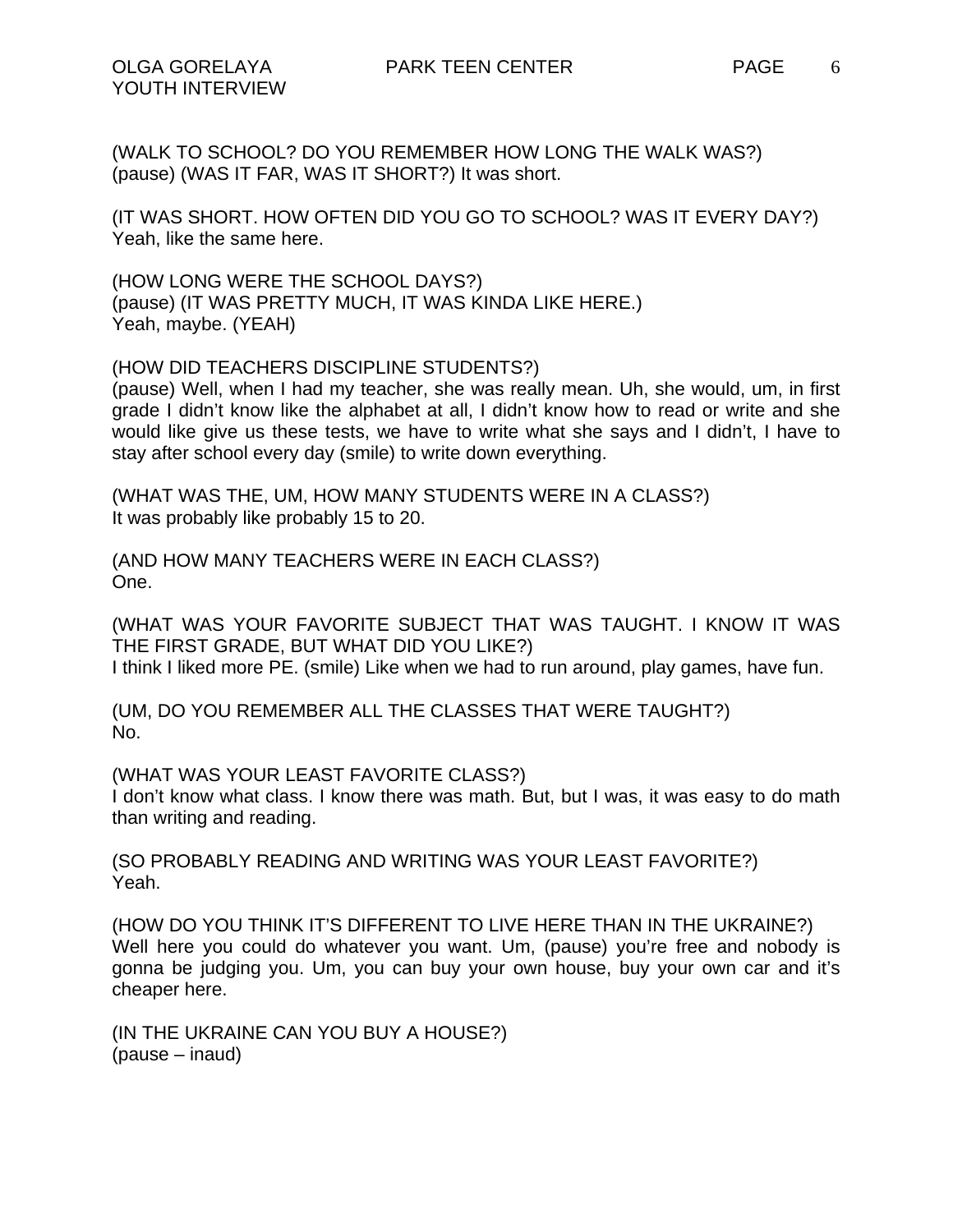Um, I remember that like all the teachers were nice when I first came. They say "hello, come in" all that.

(WHAT WAS IT LIKE TO SPEAK RUSSIAN, UKRAINE… UKRAINE?) Russian.

(RUSSIAN. WHAT WAS IT LIKE TO BE, TO SPEAK RUSSIAN AT HOME AND THEN TRY TO LEARN ENGLISH HERE?)

I actually don't remember, but I learned English really fast. But I still speak, I still speak Russian at home. It's harder for me now cause I know that English more than Russian, so it's going away from my mind.

(DO YOUR PARENTS SPEAK RUSSIAN AT HOME?) Yeah.

(DO THEY SPEAK ENGLISH?) Only my mom does a little.

(AND SO YOUR DAD SPEAKS RUSSIAN?) Yeah.

(WAS IT, HOW DID YOU FEEL ABOUT BEING IN ELL?) (pause) Well, at that time I didn't know it was ELL but when I got older I started hating it cause it's so annoying. (smile)

(WHY, WHY WAS IT ANNOYING?)

(smile) Um, we would do like the same stuff; words, nouns and adjectives. So a lot of writing. So it would be like that.

(HOW DO YOU FEEL, UM, OTHER KIDS TREATED YOU BECAUSE YOU'RE FROM A DIFFERENT COUNTRY AND SPOKE ANOTHER LANGUAGE?) I don't know that. I don't remember.

(UM, NOW, BECAUSE YOU SPEAK, YOU SPEAK ANOTHER LANGUAGE AT HOME, DO YOU FEEL LIKE YOU ARE TREATED DEFIANTLY BY OTHER KIDS?) (pause) Yeah. Kind of. Cause like people, when they learn that I speak a different language they're like "oh that's so cool, I wish I spoke another language" and all that.

(SO IT'S PRETTY COOL THAT YOU SPEAK ANOTHER LANGUAGE?) Yeah. It's good for a job, cause you can translate, get more money.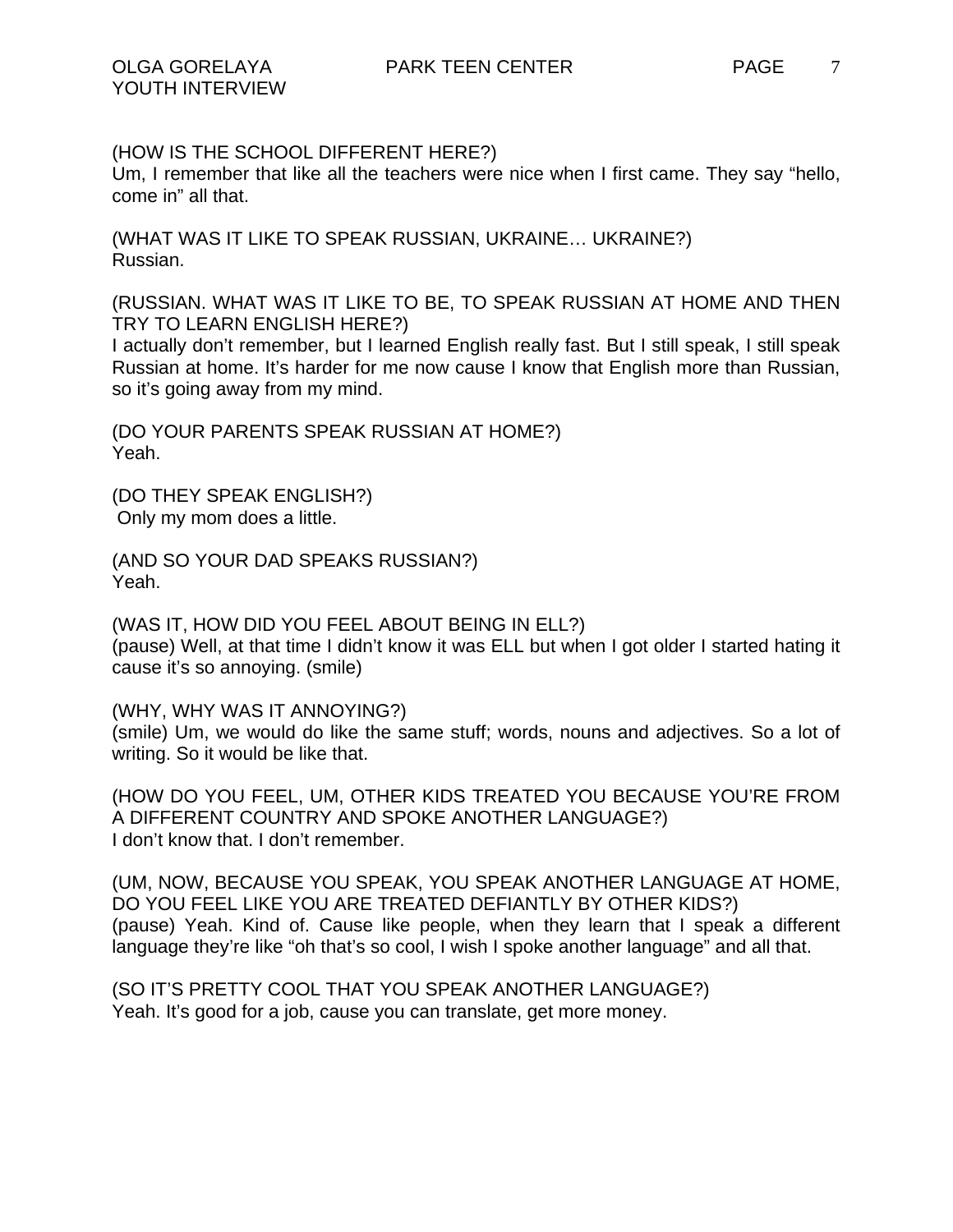(THAT IS VERY TRUE. SO DON'T LET THAT DIE.) (smile) (DON'T LET IT SLIP AWAY. UM, WHAT WAS THE HARDEST PART OF SCHOOL TO ADJUST TO?)

(pause) I don't know. (smile) It was a long time ago. (smile)

(YEAH. UM, YOU SAID THAT YOU QUIT SCHOOL IN THE UKRAINE, YOU QUIT GOING. HOW LONG DID YOU QUIT GOING FOR?) For a couple months. Until we moved.

(WOULD YOU, DID YOU THINK ABOUT QUITTING SCHOOL HERE?) (pause)

(WHAT DO YOU THINK THE DIFFERENCE WAS? WHY, WHY DID YOU QUIT THERE BUT YOU DIDN'T WANTA QUIT HERE?)

(pause) (WHY DID YOU WANTA QUIT THERE?) Um, because the teacher, like she was really mean, she didn't care, she just made me stay after school when the kids were mean. But here the teachers care about your education and…

(THE KIDS ARE NICER) Yeah.

(GOOD, GOOD. UM, ARE THERE ANY OTHER ADJUSTMENTS YOU HAD TO MAKE, MAKE WHEN YOU, WHEN YOU GOT HERE?) (pause) (WAS THE CLOTHING DIFFERENT? WAS THE MUSIC DIFFERENT? WAS…) Yeah.

(WAS BEHAVIOR DIFFERENT?)

Like in Ukraine I would always have to wear a skirt. But when I came here I had to get used to wearing pants. So…

(DID YOU JUST WEAR A SKIRT TO SCHOOL?) Yeah.

(AND SO YOU HAD OT MAKE THAT ADJUSTMENT. HERE IN SCHOOL YOU CAN KINDA WEAR WHATEVER.) It's uncomfortable to wear skirts. (smile)

(YEAH, SO THAT WAS NICE. THAT'S GOOD) Yeah.

(UM, WAS BEHAVIOR IN THE CLASSROOMS DIFFERENT? OR WERE KIDS PRETTY MUCH THE SAME?) Kids the same. Cause they're everywhere and, and annoying and noisy. (smile)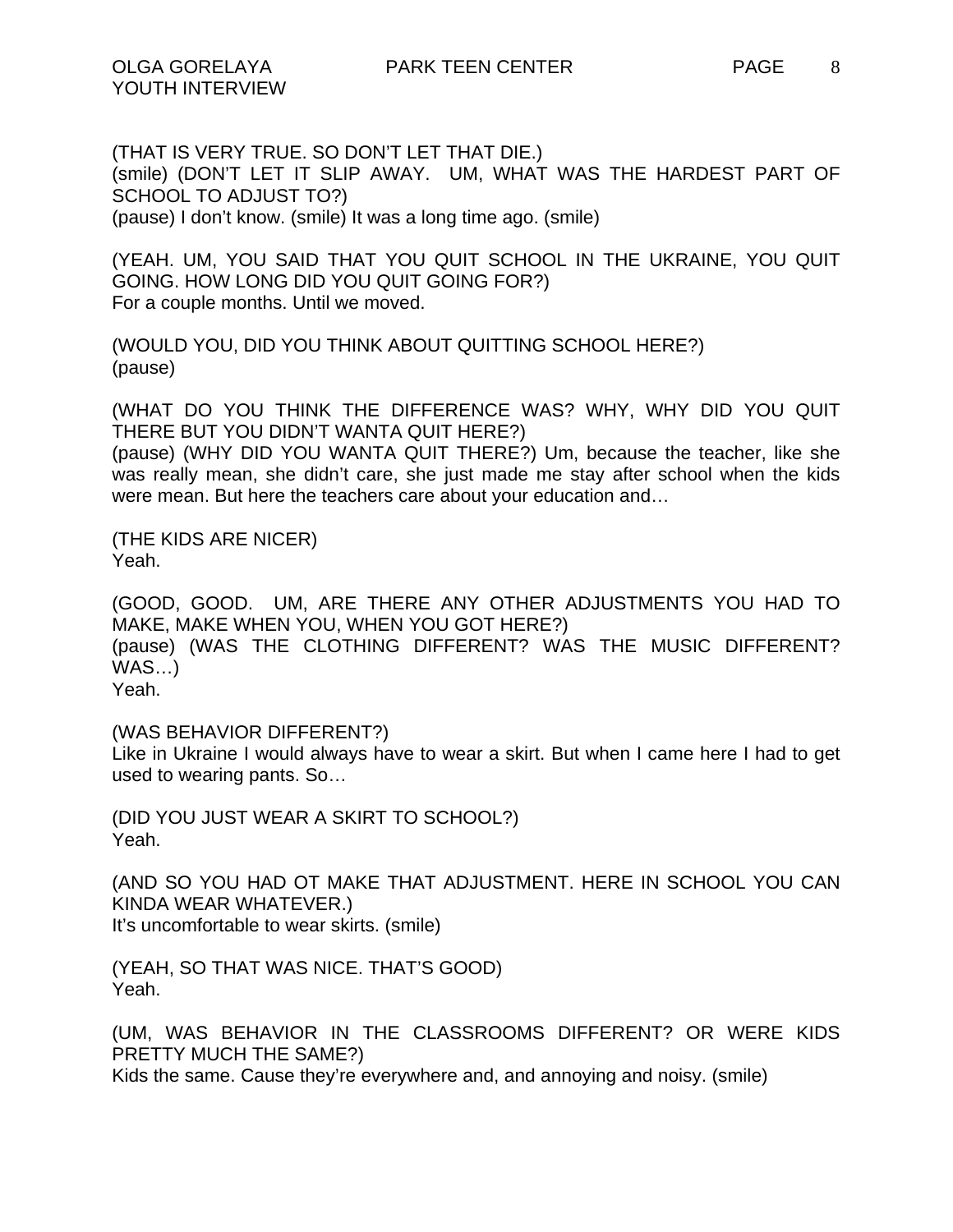9

(WHAT FAMILY TRADITIONS HAVE BEEN PASSED DOWN THAT YOUR FAMILY STILL DOES FROM THE UKRAINE?) (pause) I don't know. (smile)

(WERE THERE ANY HOLIDAYS THAT YOU PRACTICED IN THE UKRAINE THAT AREN'T PRACTICED HERE?) Uh, we had the same holidays.

(SAME HOLIDAY. UM, IS THERE ANY FAMILY THINGS THAT YOU GUYS DID IN THE UKRAINE THAT YOU STILL DO HERE?) (pause) I don't know. (smile)

(UM, HAVE YOU EVER NEEDED TO TRANSLATE FOR YOUR FAMILY MEMBERS?) I always translate. Um…

(WHAT IS THAT LIKE?)

It's really hard. Like when somebody is speaking to me and I have to translate to my mom, it's easier. But when I have to translate a letter, that's harder for me.

(SO TRANSLATING FROM RUSSIAN TO ENGLISH, LIKE READING IT? LIKE A LETTER YOU READ?) Yeah. It's hard. (IT'S HARD)

(HOW DO YOU LIKE TRANSLATING?)

Its kind of cool because the person is standing there listening to you speak (smile) this and that. (smile)

(HAS THAT, UM, EVER AFFECTED BRINGING FRIENDS OVER TO THE HOUSE? BECAUSE YOUR PARENTS DIDN'T SPEAK ENGLISH?)

Yeah, kind of. Cause my parents don't want any… But they're really strict about us talking in English, but we still do. So they don't want anybody, like American, come over, cause we would be just talking American the whole time. (smile)

(THEY DON'T WANT YOU TO TALK AMERICAN THE WHOLE TIME?) Yep.

(UM, DOES IT SOMETIMES FEEL LIKE YOU LEAD A, A DOUBLE LIFE? LIKE ONE AT HOME AND THEN ONE AT SCHOOL?) Yeah.

(WHAT IS THAT LIKE?)

(pause) It's like you're a different person. At school you're, you speak English, and you're more free. But at home your parents are on your back so… (smile) (YEAH)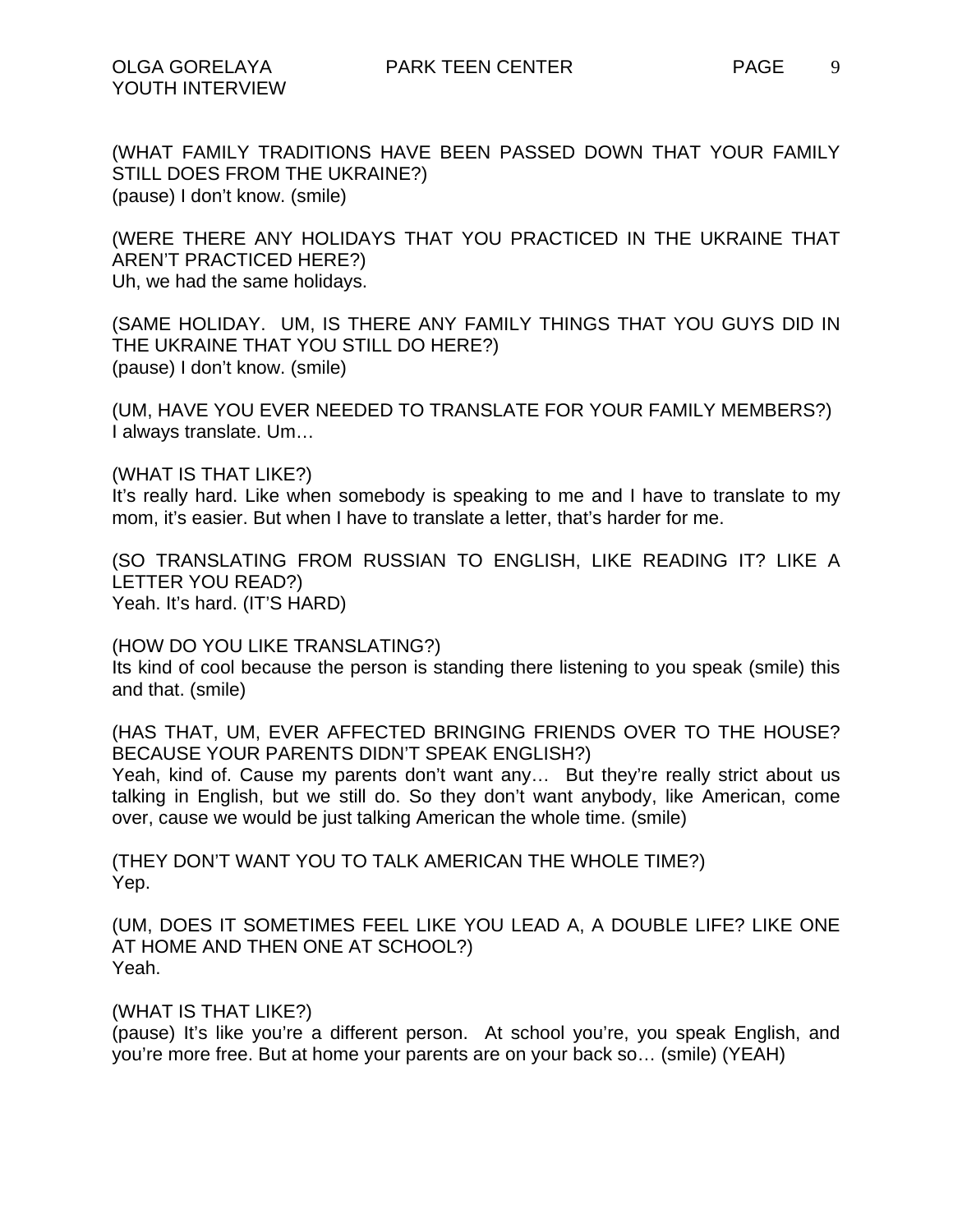(ARE THERE, ARE THERE DIFFERENCES, UM, BETWEEN VALUES THAT YOUR PARENTS HAVE AND VALUES THAT YOUR PEERS HAVE?) (pause) I don't know.

(LIKE, FOR EXAMPLE, IF, UM, THE MUSIC THAT YOU LISTEN TO, IS THERE MUSIC YOUR PARENTS DON'T WANT YOU TO LISTEN TO?) Yeah. (smile)

(BUT YOUR FRIENDS DO LIKE?) Yeah. Like rap and hip hop and that.

(UM, DO YOUR PARENTS MIND THAT YOU LISTEN TO MUSIC IN ENGLISH?) Yeah. I always do in the car so…

(AND THAT'S OK. OK. UM, HOW DOES YOUR FAMILY MAINTAIN CULTURAL TIES TO YOUR HOME, TO UKRAINE?) (pause) I don't know. (smile)

(DO THEY DRESS ANY DIFFERENTLY THAN THEY, IF THEY WERE BACK IN THE UKRAINE FROM HERE, DO THEY DRESS DIFFERENTLY?) Right now it's the same.

(DO THEY LISTEN TO, UM, MUSIC FROM UKRAINE?) Yeah, they listen to Ukrainian, Russian music, and it's Christian, so… (smile)

(SO IT'S KINDA THE SAME)

Yeah. Ukraine goes like the rapping and all that, they're copying all our the gangster style and all that.

(DO THEY STAY IN CONTACT WITH FAMILY MEMBERS IN THE UKRAINE?) Yeah, my dad calls every Saturday in the morning to his brothers. Find out how they're doing there.

(EVERY SATURDAY. DO YOU GET TO TALK TO YOUR COUSINS THEN?) I once talked to my cousin. Once talked to my niece.

(AND WHAT DO YOU TELL THEM ABOUT… DO YOU, DID YOU TALK ABOUT AMERICA?) Yeah.

(WHAT DID YOU TELL THEM ABOUT AMERICA?) Like about school. How we have malls here. Everything is cheaper than there.

(SO IF SOME OF YOUR COUSINS WERE MOVING TO LINCOLN, NEBRASKA, WHAT WOULD YOU TELL THEM ARE FUN THINGS TO DO HERE?)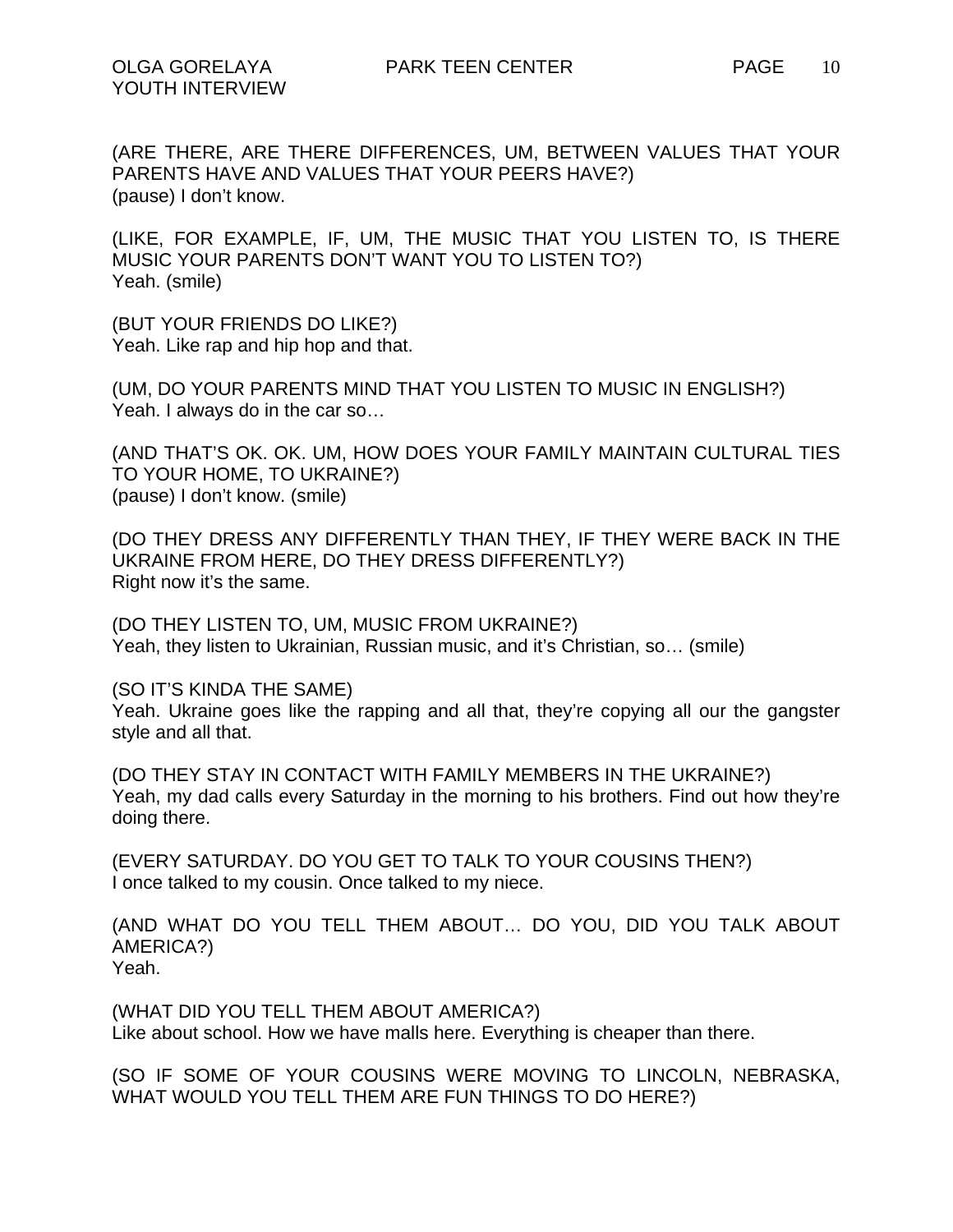It would be fun, I like to go to the pool or go to Disney World or Six Flag.

(HAVE YOU BEEN TO DISNEY WORLD?) (pause) (BUT YOU'D LIKE TO GO. (smile) (IT'S A FUN PLACE. UM, WHAT WOULD YOU TELL THEM IS BORING ABOUT AMERICA?) School.

(SCHOOL) It's the same. (YEAH)

(UM, WHAT ABOUT, HOW, HOW DO YOU LIKE LIVING IN LINCOLN?)

Um, I like it because there is not a lot of traffic here. Cause I've been to California and there is like a lot of lanes and there is too much cars, they're going too fast. So it's better here.

(AND, UM, WHAT WOULD YOU, WHAT WOULD YOU FIX ABOUT LINCOLN IF YOU COULD FIX IT TO MAKE IT BETTER?) (pause) Uh, maybe nothing. I don't know. (smile)

(UM, WHAT ARE YOUR FAMILY, WHAT HAS YOUR FAMILY DONE TO BECOME MORE AMERICAN?) Well, we bought a clothes that Americans wear. And that's it.

(DOES YOUR FAMILY WATCH, UM, AMERICAN TV SHOWS?) Of course. (smile)

(WHAT'S THE, WHAT'S YOUR FAVORITE?) Uh, I just like em all. (smile)

(YOU LIST A COUPLE)

(laugh) Well, right now started Beauty and the Geek, so… (YOU LIKE BEAUTY AND THE GEEK?) I like that. And Seven Heaven. (pause) Everybody Hates Chris is… (CHRIS ROCK – SMILE – THAT'S A GOOD ONE. THAT'S FUNNY)

(UM, IS THERE ANYTHING ELSE? WHAT ELSE, WHAT ELSE CAN YOU TELL ME ABOUT MOVING HERE THAT YOU WOULD TELL, TELL SOMEBODY ELSE WHO WOULD MOVE HERE. WHAT ELSE WOULD YOU TELL THEM?) That don't be scared cause it's better here. Um, that's it. (THAT'S IT)

(ALRIGHT, OLGA. THANK YOU FOR INTERVIEWING. UM, IS THERE ANYTHING ELSE YOU'D LIKE TO, LIKE TO PUT IN THE INTERVIEW ABOUT FAMILY OR THE OLD COUNTRY?)

Well like we were so far that we had this toilet (inaud). It's a shack outside. We had to go there every, a long time from the house at night though. It's a hole that, so we had that, that's, it's better to have toilets here.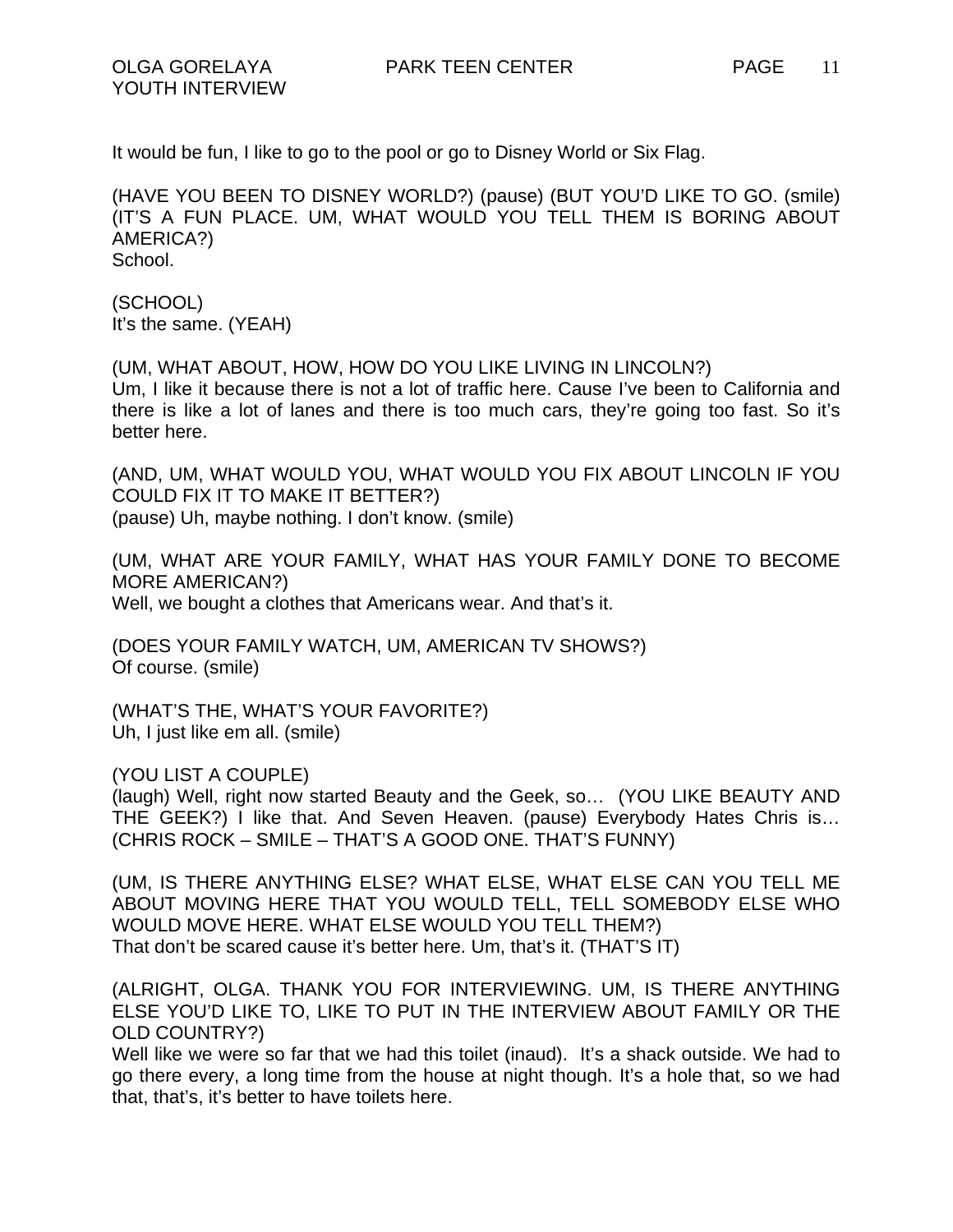(THAT WOULD BE BETTER) Yeah.

(UM, WHAT ELSE, WHAT ELSE IS THERE THAT YOU'D LIKE TO ADD?) We used to have pets. We had dogs, cats and chickens and a pig and a goat. (smile)

(IN TOWN?) No, at our house.

(AT YOUR HOUSE, BUT IN THE TOWN WITH ALL THESE ANIMALS?) Like all the neighbors had chickens. Their own gardens for potatoes and all that. But you can't have it here.

(IS THAT SOMETHING YOU THINK WOULD BE GOOD HERE?) No.

(NO) It's better to have it at a farm.

(YEAH. WHY, WHY WOULD YOU, UM… DID YOU GET TO WORK IN THE GARDEN?)

Yeah. I remember that, uh, my dad owned this field, like where he would go to plant their potatoes. Like I remember there being one day they dug up the potatoes and all that. Um, when they planted them.

(DO YOU GUYS HAVE A GARDEN HERE?) Well we have like some potatoes that grow.

(YEAH. YOU STILL GROW POTATOES) I mean not potatoes. Tomatoes. (smile) (TOMATOES)

(DO YOU GROW TOMATOES?) Yeah. (smile) (THOSE ARE GOOD)

(UM DO YOU LIVE AT, DO YOU LIVE IN A HOUSE HERE?) Yeah.

(IS IT BIGGER OR SMALLER THAN THE ONE IN UKRAINE?) Smaller I think.

(DO YOU HAVE A, A BACK YARD?) Yeah.

(AND YOU STILL DON'T HAVE A GARDEN.)